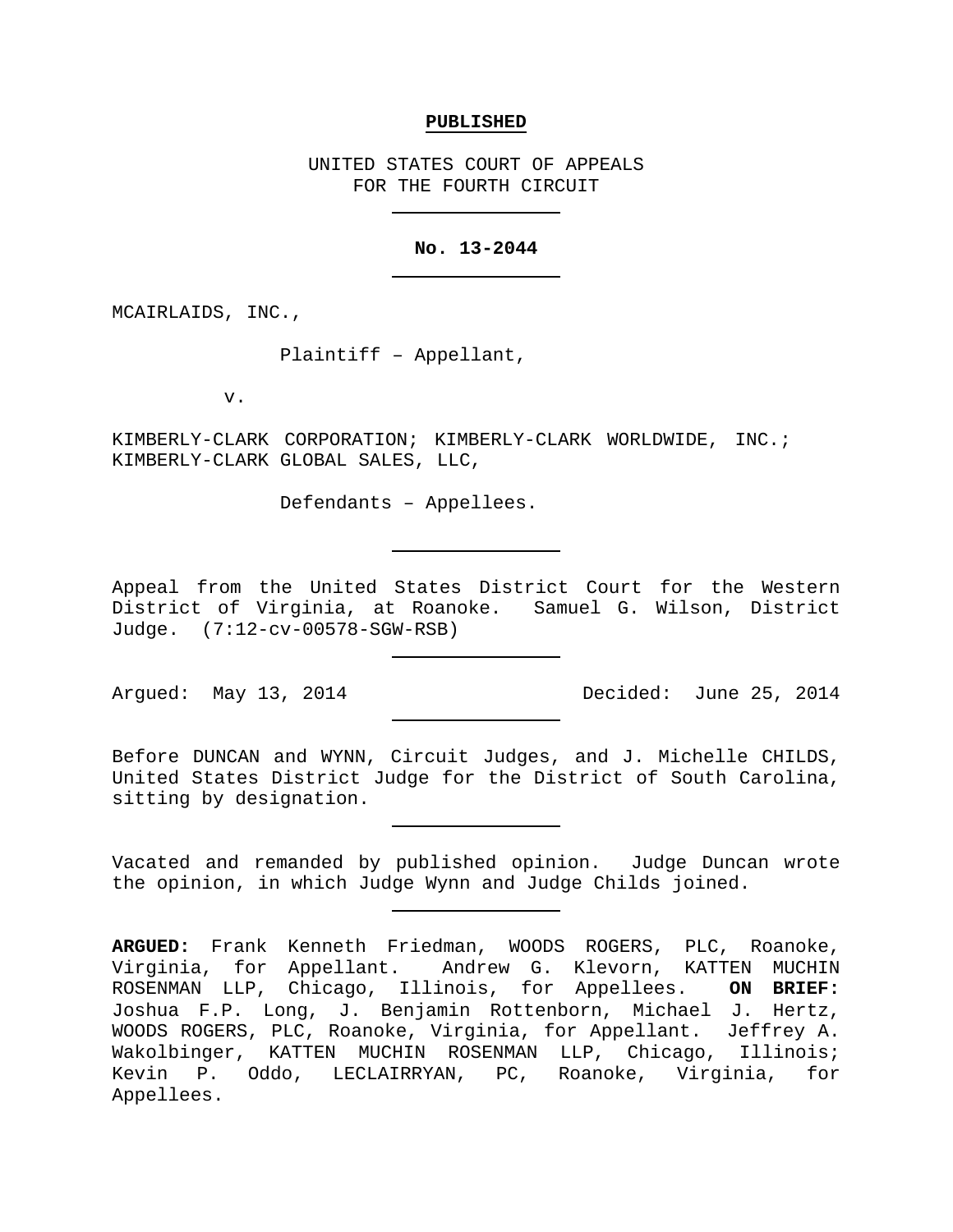DUNCAN, Circuit Judge:

McAirlaids, Inc. filed suit against Kimberly-Clark Corp. for trade-dress infringement and unfair competition under §§ 32(1)(a) and 43(a) of the Trademark Act of 1946 ("Lanham Act"), 15 U.S.C.  $\S$ § 1114(1)(a) and 1125(a), and Virginia common law. The district court granted summary judgment in favor of Kimberly-Clark, and McAirlaids appeals. Because questions of fact preclude summary judgment, we vacate and remand.

I.

## A.

McAirlaids produces "airlaid," a textile-like material composed of cellulose fiber. Airlaid is used in a wide variety of absorbent goods, including medical supplies, hygiene products, and food packages. To make airlaid, cellulose fiber is shredded into "fluff pulp," which is arranged into loosely formed sheets. In contrast to most of its competitors, McAirlaids fuses these fluff pulp sheets through an embossing process that does not require glue or binders.

McAirlaids patented its pressure-fusion process, U.S. Patent No. 6,675,702 (filed Nov. 16, 1998) ("702 Patent"), J.A. 365–78, and the resulting product, U.S. Patent No. 8,343,612 (filed May 22, 2009) ("612 Patent"), J.A. 496–500. In this process, sheets of fluff pulp pass at very high pressures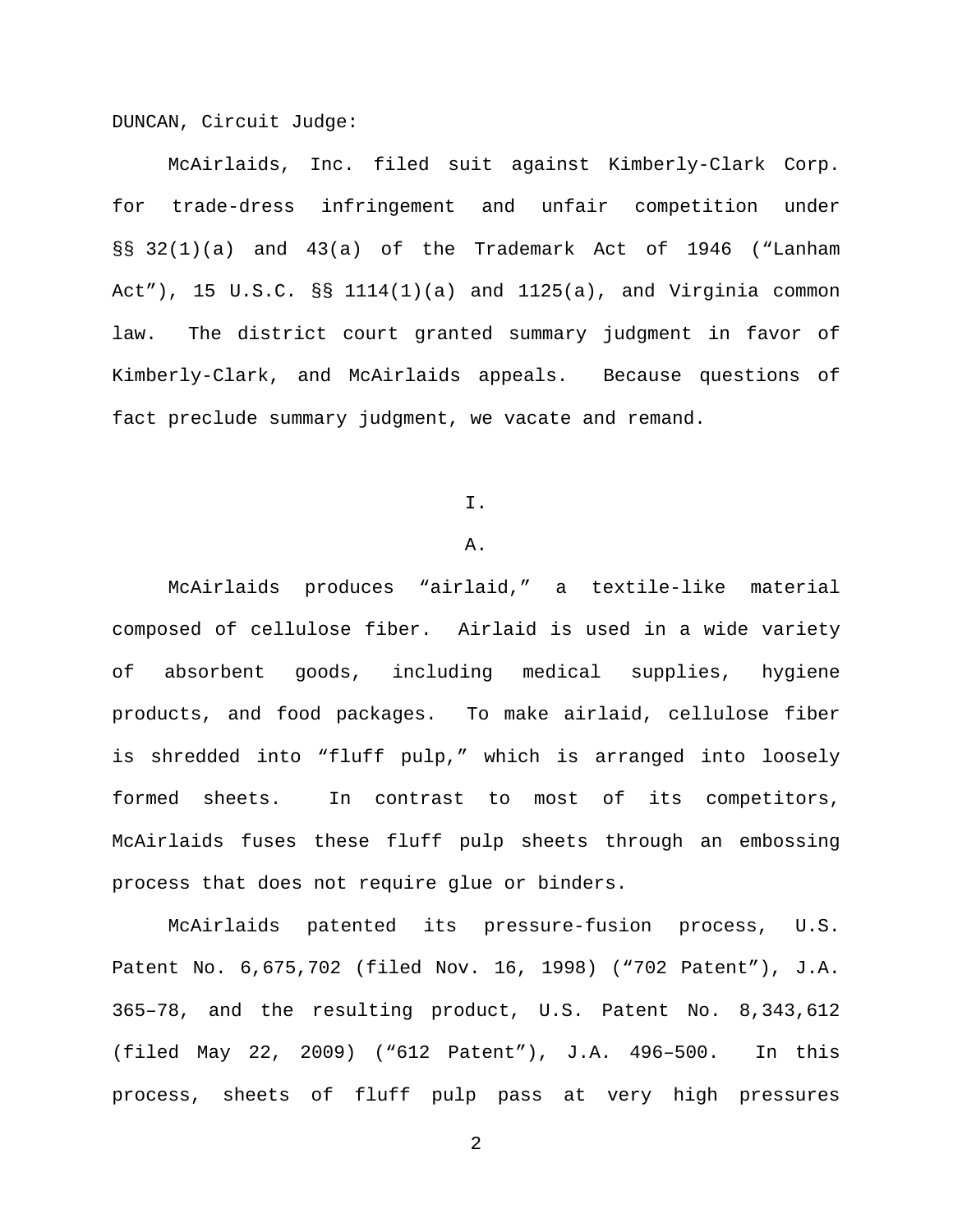between steel rollers printed with a raised pattern. The rollers leave an embossing pattern on the resulting material, and the high-pressure areas bond the fiber layers into a textile-like product. In order for McAirlaids's fusion process to adequately hold together the airlaid, the embossed design must fall within certain general size and spacing parameters.

McAirlaids has chosen a "pixel" pattern for its absorbent products: the high-pressure areas form rows of pinpoint-like dots on the material. McAirlaids registered this pattern as trade dress with the U.S. Patent and Trademark Office ("PTO") with the following description: "the mark is a [threedimensional] repeating pattern of embossed dots" used in various types of absorbent pads. U.S. Trademark Registration No. 4,104,123, J.A. 249.

#### B.

McAirlaids initiated this lawsuit against Kimberly-Clark in the Western District of Virginia after Kimberly-Clark began using a similar dot pattern on its GoodNites bed mats, an absorbent product manufactured in a manner different from McAirlaids's pads.

The district court bifurcated the issues in this case. In the first phase, the only question before it was whether the dot pattern on McAirlaids's absorbent products was functional, and thus not protectable as trade dress. At this stage, the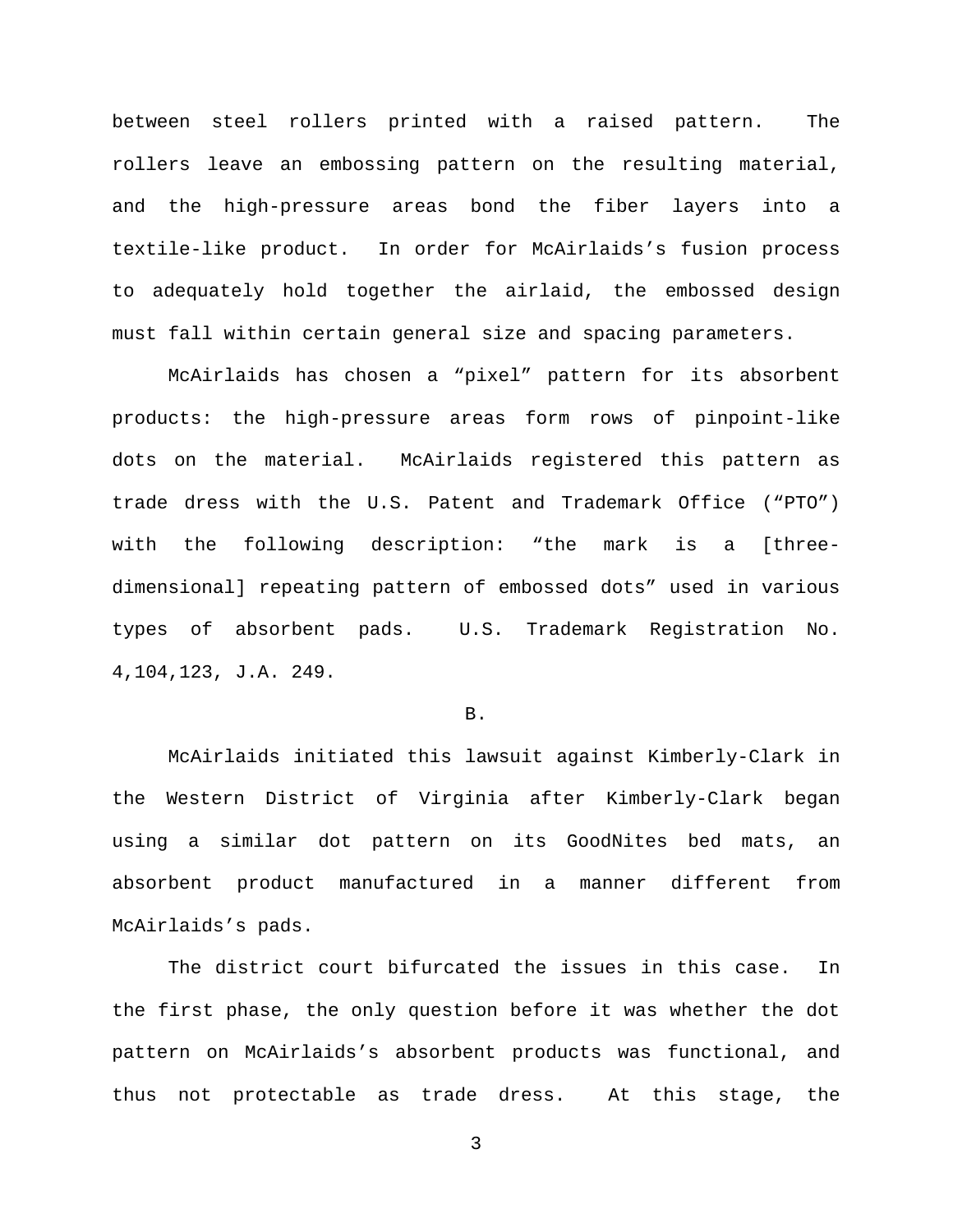district court found that the dot pattern was functional. It determined that there were no disputes of material fact because McAirlaids's evidence of nonfunctionality "consist[ed], essentially of its say-so." McAirlaids, Inc. v. Kimberly-Clark Corp., 2013 WL 3788660, No. 7:12-cv-00578-SGW-RSB, \*4 (W.D. Va. July 19, 2013). The district court therefore granted summary judgment in favor of Kimberly-Clark. McAirlaids appeals.

## II.

We review de novo the district court's grant of summary judgment based on its finding of functionality. Ga. Pac. Consumer Prods., LP v. Von Drehle Corp., 618 F.3d 441, 445 (4th Cir. 2010). Summary judgment is appropriate when "there is no genuine dispute as to any material fact and the movant is entitled to judgment as a matter of law." Fed. R. Civ. P. 56(a). It is an "axiom that in ruling on a motion for summary judgment, '[t]he evidence of the nonmovant is to be believed, and all justifiable inferences are to be drawn in his favor.'" Tolan v. Cotton, 134 S Ct. 1861, 1863 (2014) (per curiam) (quoting Anderson v. Liberty Lobby, Inc., 477 U.S. 242, 255 (1986)) (alteration in original).

Functionality--the only issue presented by this case--is a question of fact that, like other factual questions, is generally put to a jury. In re Becton, Dickinson & Co., 675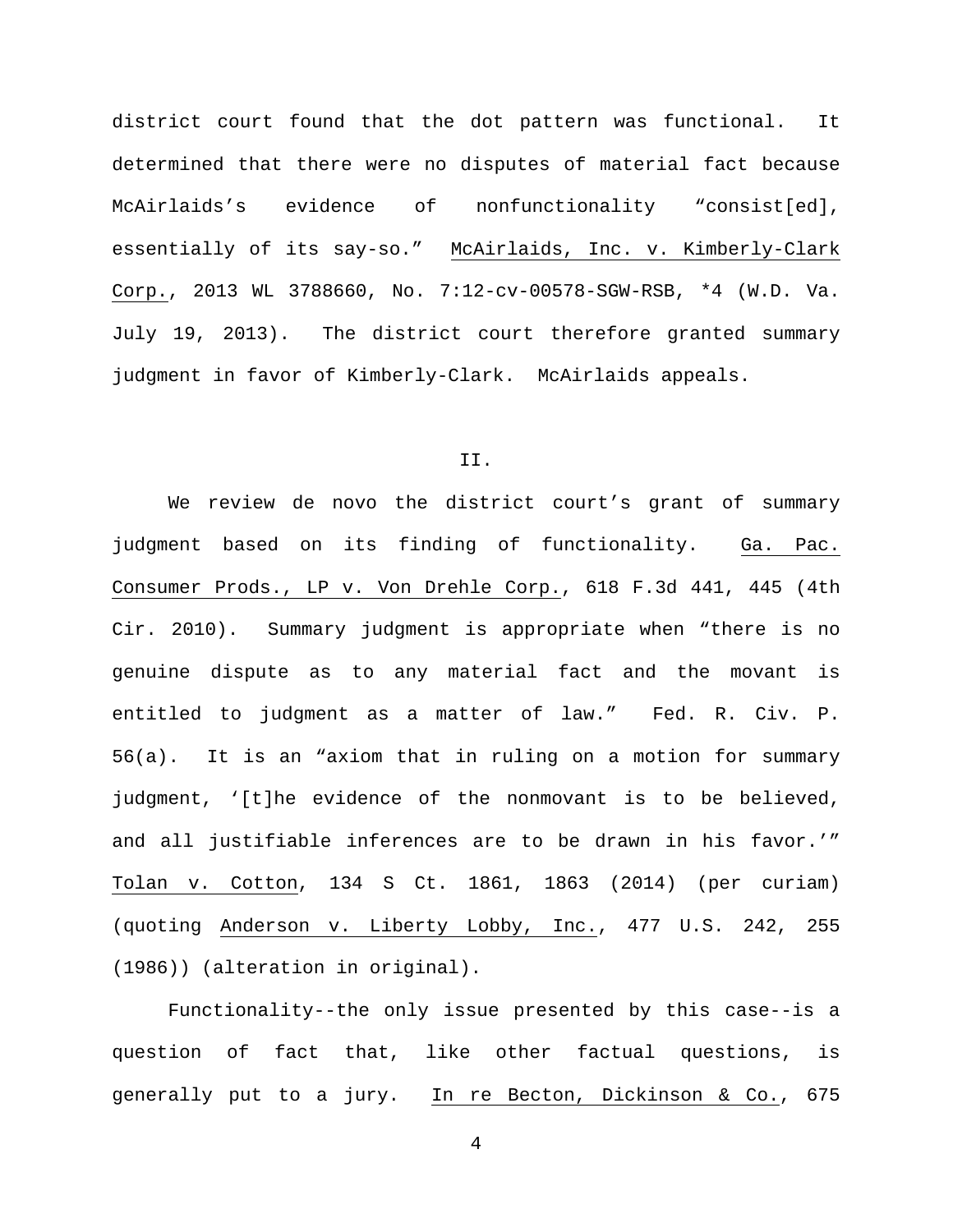F.3d 1368, 1372 (Fed. Cir. 2012); Clicks Billiards, Inc. v. Sixshooters, Inc., 251 F.3d 1252, 1258 (9th Cir. 2001). "A genuine question of material fact exists where, after reviewing the record as a whole, a court finds that a reasonable jury could return a verdict for the nonmoving party." Dulaney v. Packaging Corp. of Am., 673 F.3d 323, 330 (4th Cir. 2012). Because "[c]redibility determinations, the weighing of the evidence, and the drawing of legitimate inferences from the facts are jury functions, not those of a judge," we must determine whether the evidence in this case "presents a sufficient disagreement to require submission to a jury or whether it is so one-sided that one party must prevail as a matter of law." Liberty Lobby, 477 U.S. at 255, 251–52.

### III.

Trademark law indefinitely protects designs that "identify a product with its manufacturer or source." TrafFix Devices, Inc. v. Marketing Displays, Inc., 532 U.S. 23, 28 (2001). Patent law, on the other hand, "encourage[s] invention by granting inventors a monopoly over new product designs or functions for a limited time." Qualitex Co. v. Jacobson Prods. Co., 514 U.S. 159, 164 (1995). The so-called "functionality doctrine prevents trademark law, which seeks to promote competition by protecting a firm's reputation, from instead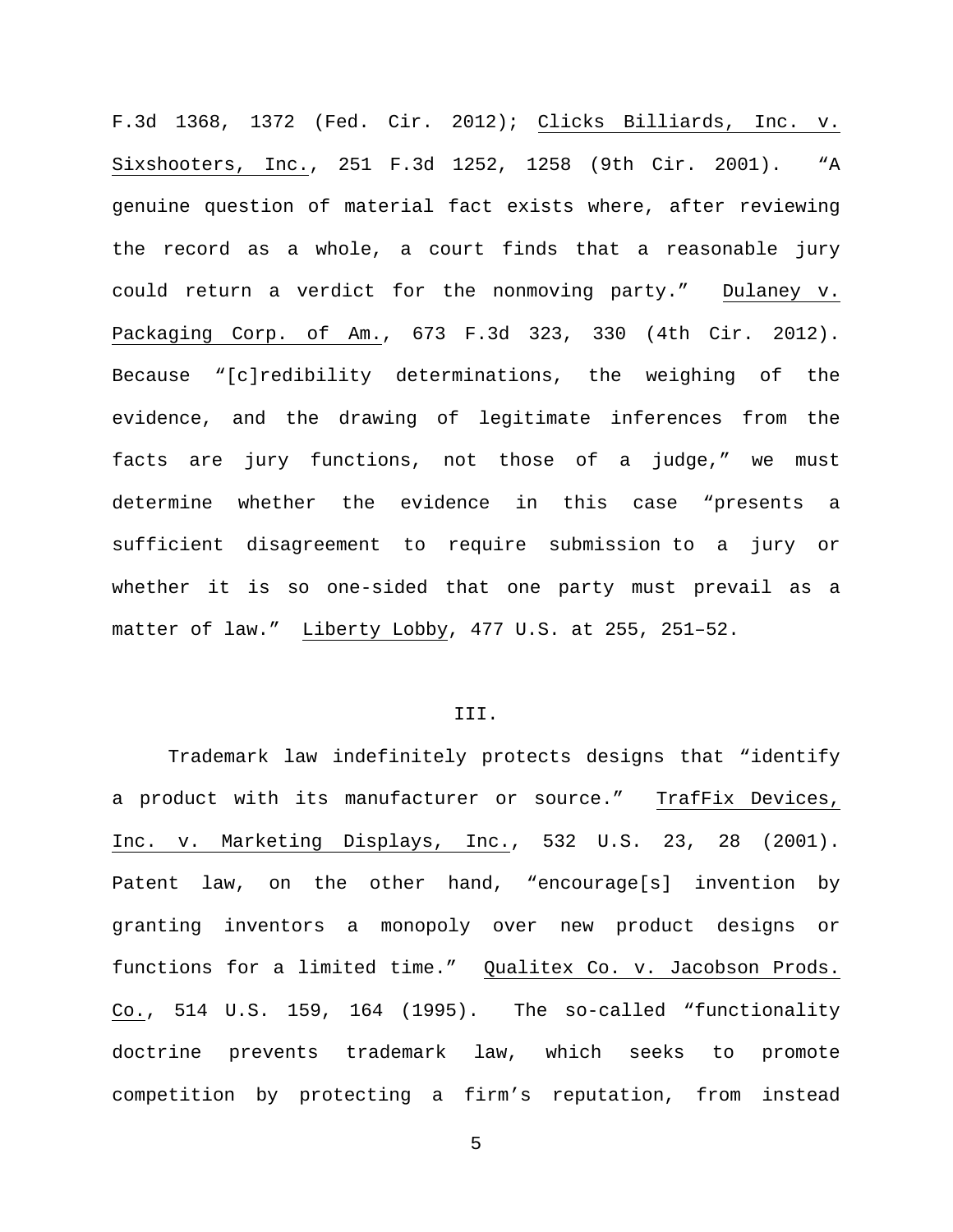inhibiting legitimate competition by allowing a producer to control a useful product feature." Id. Therefore, when a company wants to protect a functional feature of a product design, it must turn to patent law rather than trademark law. Rosetta Stone Ltd. v. Google, Inc., 676 F.3d 144, 161 (4th Cir. 2012). It also follows that proof of a design element's functionality is a complete defense in a trademark-infringement action. Shakespeare Co. v. Silstar Corp. of Am., 9 F.3d 1091, 1102 (4th Cir. 1993). Although the functionality doctrine originated in the common law, it has now been incorporated into the Lanham Act, which prohibits registration of trade dress that is "as a whole . . . functional." 15 U.S.C. § 1052(e).

A product feature is functional--and therefore not protectable as a trademark or trade dress--"if it is essential to the use or purpose of the article or if it affects the cost or quality of the article." Qualitex, 514 U.S. at 165 (citation and internal quotation marks omitted). In other words, a feature is functional if "it is the reason the device works," or its exclusive use "would put competitors at a significant non-reputation-related disadvantage." TrafFix, 532 U.S. at 34, 32 (citations and internal quotation marks omitted).

On appeal, the parties agree that the pressurized bonding points are themselves functional because these areas actually fuse the layers of fluff pulp into a textile-like material. The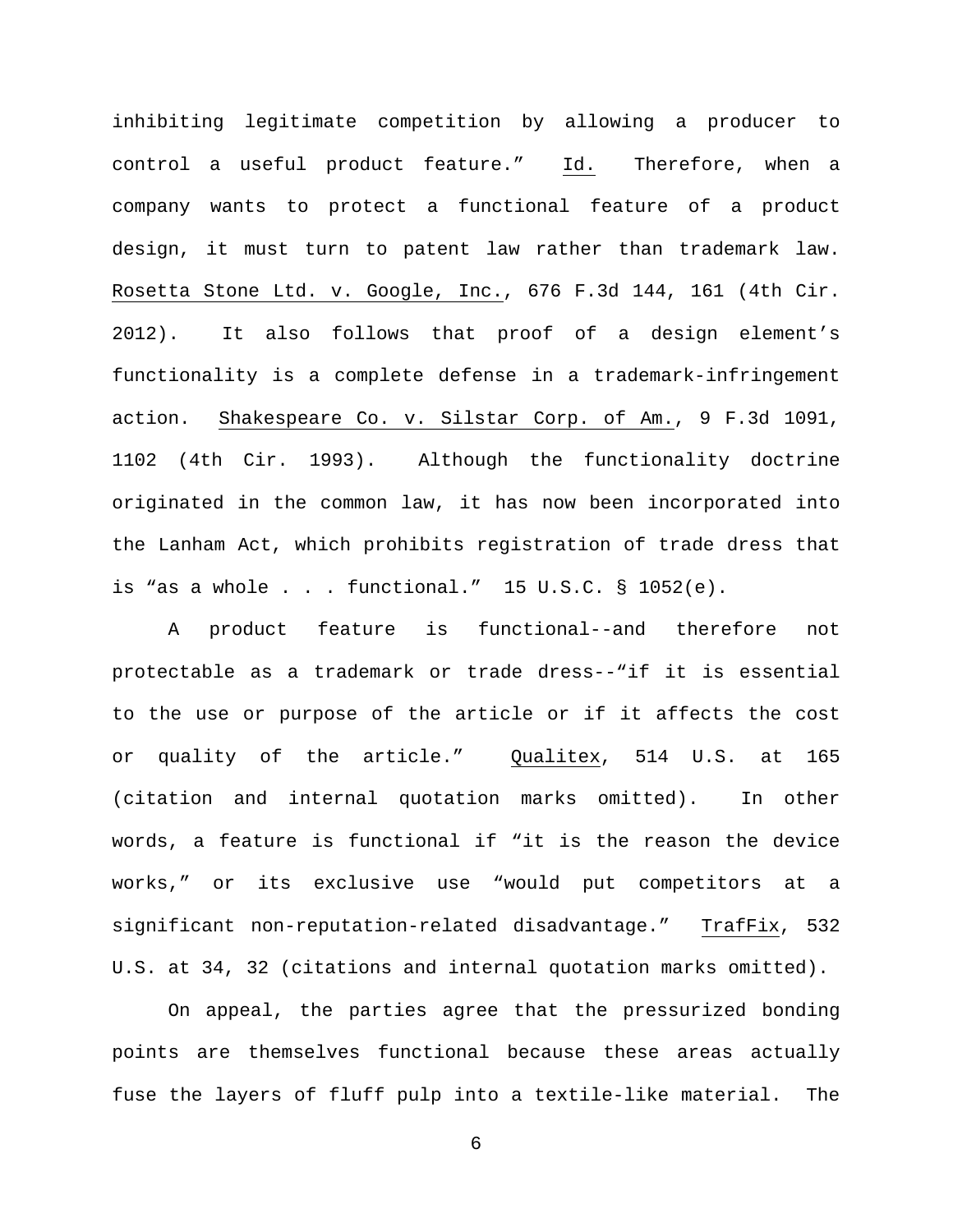parties, however, dispute whether McAirlaids's chosen embossing pattern is functional. McAirlaids argues that the district court erred by misapprehending the significance of its utility patents under TrafFix and by failing to consider the facts in the light most favorable to McAirlaids, the nonmoving party. We address each contention in turn.

# A.

In TrafFix, the Supreme Court emphasized that a "utility patent is strong evidence that the features therein claimed are functional." 532 U.S. at 29. In that case, Marketing Displays, Inc. ("MDI") created a mechanism to hold outdoor signs upright in windy conditions, and MDI brought suit for trademark infringement against TrafFix Devices, a competitor that copied its signs' "dual-spring design." Id. at 25–26. MDI's dualspring mechanism was the "central advance" of several expired utility patents, which were of "vital significance in resolving the trade dress claim." Id. at 29–30. Given the utility patents and other evidence of functionality, the Court concluded that the dual-spring mechanism was functional rather than "an arbitrary flourish." Id. at 34. The Court then held that it need not "speculat[e] about other design possibilities" because it had already established that the design feature "is the reason the device works." Id. at 33–34.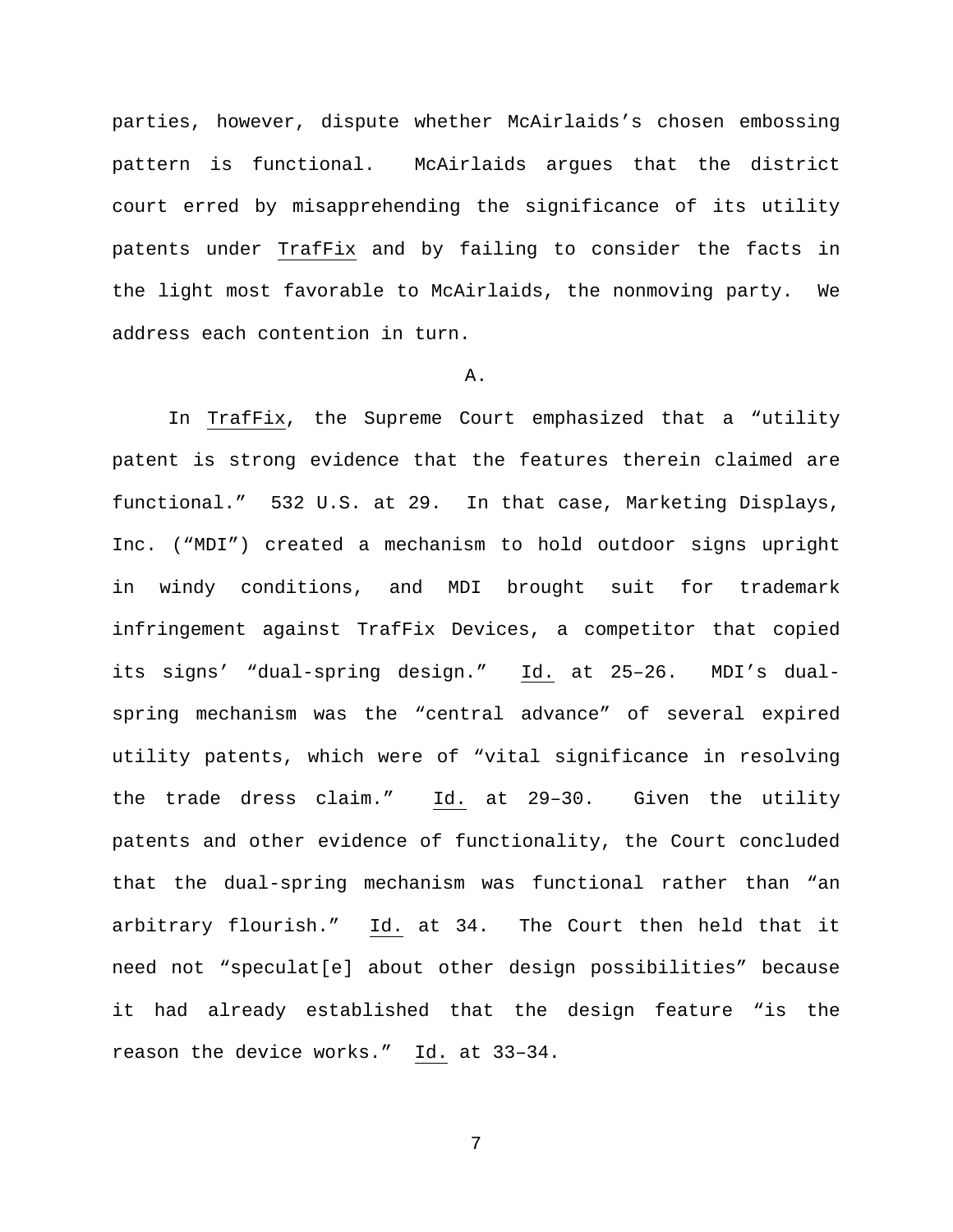The parties dispute the proper application of TrafFix to the present case. Kimberly-Clark argues that McAirlaids's pixel pattern is analogous to the dual-spring mechanism in TrafFix, and thus not protectable as trade dress. McAirlaids, however, argues that TrafFix is inapplicable. Although TrafFix is certainly instructive, we agree with McAirlaids that it can be distinguished on two grounds.

First, the burden of proof is different. In TrafFix, the dual-spring mechanism in question was not registered as trade dress with the PTO. Therefore, under the Lanham Act, MDI had the "burden of proving that the matter sought to be protected [wa]s not functional." 15 U.S.C.  $\S$  1125(a)(3). In this case, however, McAirlaids's pixel pattern was properly registered as trade dress. J.A. 32. Its registration serves as prima facie evidence that the trade dress is valid, and therefore nonfunctional. 15 U.S.C. § 1057(b); Christian Louboutin S.A. v. Yves Saint Laurent Am. Holdings, 696 F.3d 206, 224 (2d Cir. 2012). The presumption of validity that accompanies registered trade dress "has a burden-shifting effect, requiring the party challenging the registered mark to produce sufficient evidence" to show that the trade dress is invalid by a preponderance of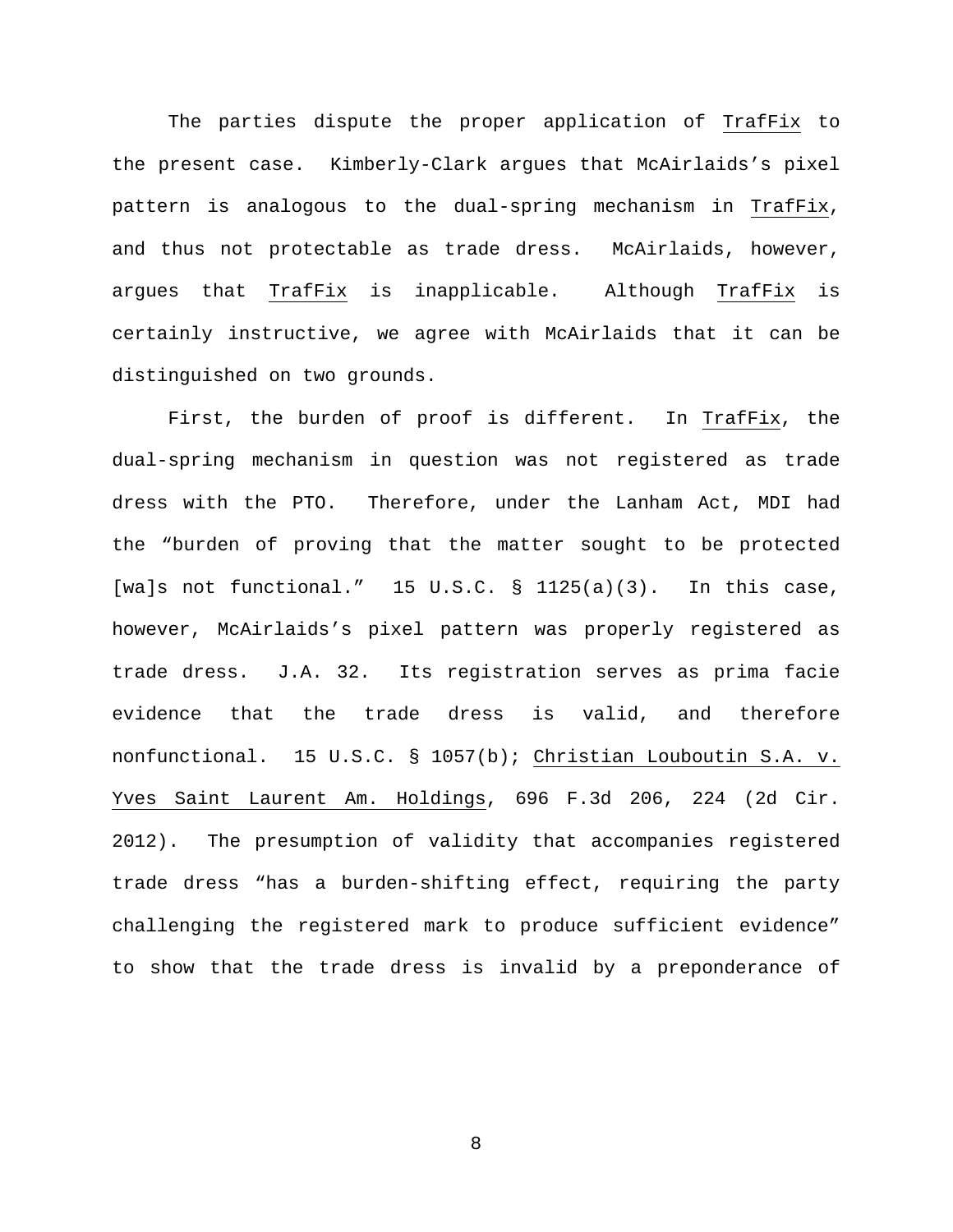the evidence.<sup>[1](#page-8-0)</sup> Retail Servs., Inc. v. Freebies Publishing, 364 F.3d 535, 542 (4th Cir. 2004). Therefore, Kimberly-Clark--the party challenging a registered mark--has the burden of showing functionality by a preponderance of the evidence in this case, whereas in TrafFix, MDI--the party seeking protection of an unregistered mark--had the burden of proving nonfunctionality.

Second, the utility patents in TrafFix protected the dualspring mechanism, which was the same feature for which MDI sought trade-dress protection. See TrafFix, 532 U.S. at 30. In contrast, McAirlaids's utility patents cover a process and a material, but do not mention a particular embossing pattern as a protected element. J.A. 365–78, J.A. 496–500. The Court in TrafFix acknowledged that "a different result might obtain" when "a manufacturer seeks to protect arbitrary, incidental, or ornamental aspects of features of a product found in the patent claims, such as arbitrary curves in the legs or an ornamental pattern painted on the springs." TrafFix, 532 U.S. at 34. In such a case, the court must "examin[e] the patent and its

 $\overline{a}$ 

<span id="page-8-0"></span> $1$  "If sufficient evidence . . . is produced to rebut the presumption, the presumption is neutralized and essentially drops from the case." Retail Servs., 364 F.3d at 543 (citation<br>and internal quotation marks omitted); see also Ga.-Pac. and internal quotation marks omitted); Consumer Prods., LP v. Kimberly-Clark Corp., 647 F.3d 723, 727 (7th Cir. 2011).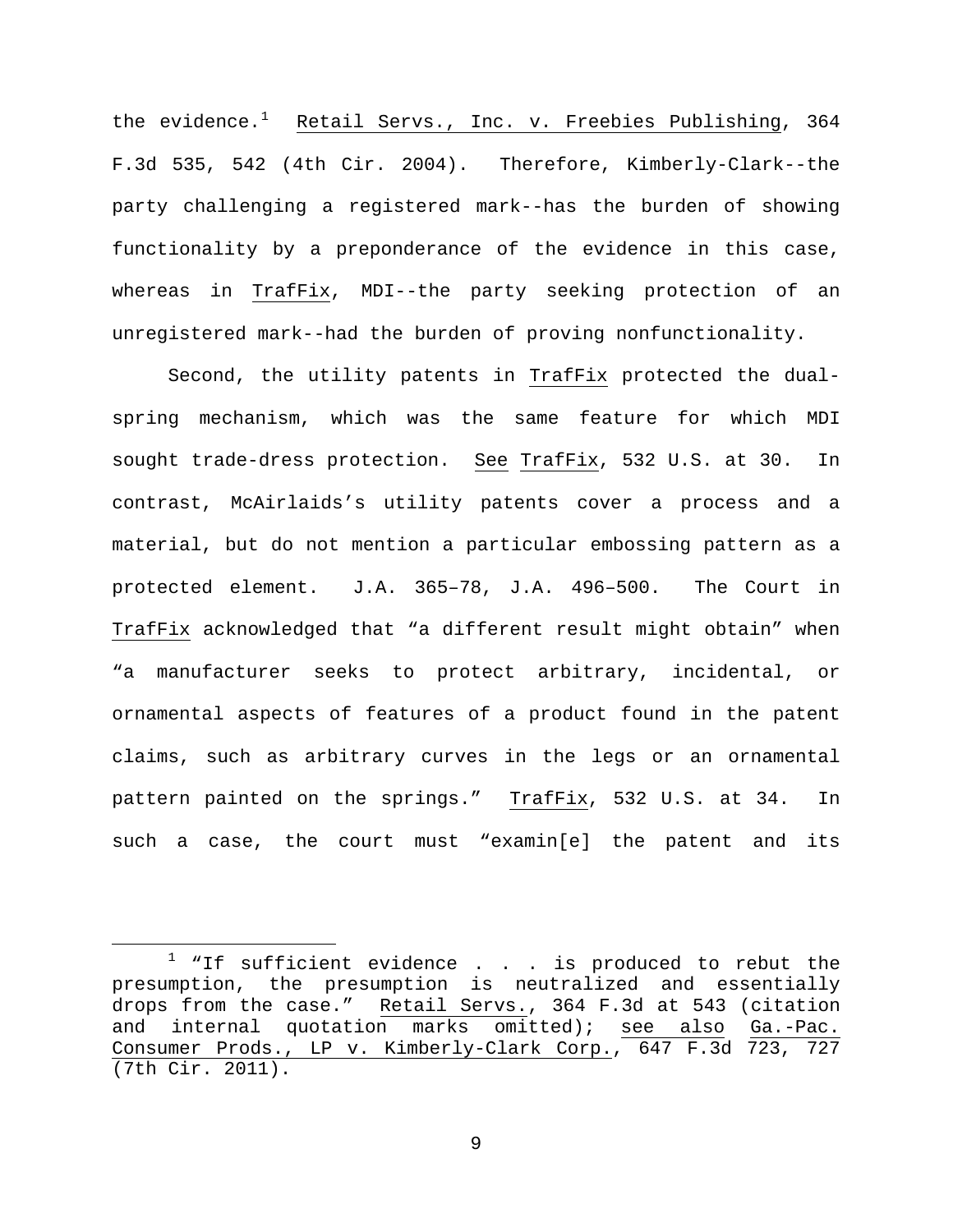prosecution history to see if the feature in question is shown as a useful part of the invention." Id.

Here, McAirlaids's patents cover a production process and a material, while the trade dress claimed is a particular pattern on the material that results from the process. Unlike in TrafFix, therefore, the pattern is not the "central advance" of any utility patent. See 532 U.S. at 30. Neither of McAirlaids's patents refer to a particular embossing pattern. Both patents reference line-shaped as well as point- or dotshaped pressure areas, but the patents also directly acknowledge that embossing studs of different shapes can be used, including lines, pyramids, cubes, truncated cones, cylinders, and parallelepipeds. J.A. 365, 374–77, 499. In fact, the diagrams of the 702 Patent show hexagonal shapes rather than circles. J.A. 368, 372. Therefore, while McAirlaids's patents do provide evidence of the dots' functionality, they are not the same "strong evidence" as the patents in TrafFix. See 532 U.S. at 29.

Because the facts of this case are different from those presented to the Supreme Court in TrafFix, TrafFix's holding about alternative designs is inapplicable here. As we have noted, TrafFix instructed that courts need not consider the availability of design alternatives after the functionality of a design element has been established. 532 U.S. at 33–34. As the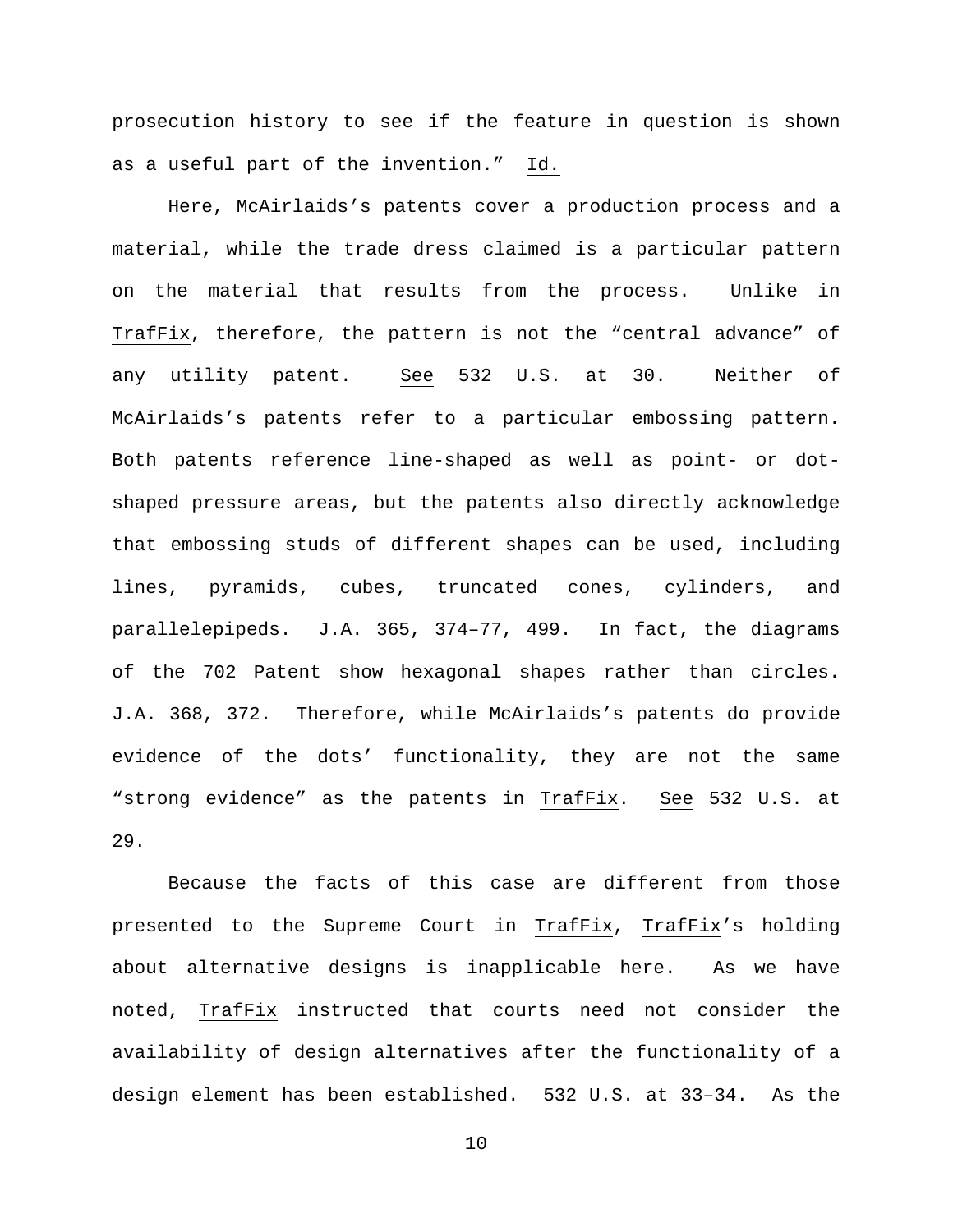Federal Circuit has observed, however, TrafFix did not hold that "the availability of alternative designs cannot be a legitimate source of evidence to determine whether a feature is functional in the first place." Valu Engineering, Inc. v. Rexnord Corp., 278 F.3d 1268, 1276 (Fed. Cir. 2002). Thus, TrafFix did not alter our precedents that look to the availability of alternative designs when considering, as an initial matter, whether a design affects product quality or is merely ornamental. See, e.g., Tools USA & Equipment Co. v. Champ Frame Straightening Equipment Inc., 87 F.3d 654, 659 (4th Cir. 1996). Therefore, when we address the alleged factual disputes below, we consider evidence of alternative designs.

# B.

Next, McAirlaids argues that the district court improperly weighed the evidence in the record when it determined that the pixel pattern is functional. Kimberly-Clark contends that the record clearly indicates that McAirlaids selected its pixel pattern due to functional considerations and that the embossing design affects the pads' strength, absorbency, and elongation (i.e., stretchiness). McAirlaids counters that it has presented sufficient evidence to create a genuine factual question as to whether their selection of a pattern was a purely aesthetic choice among many alternatives. We agree.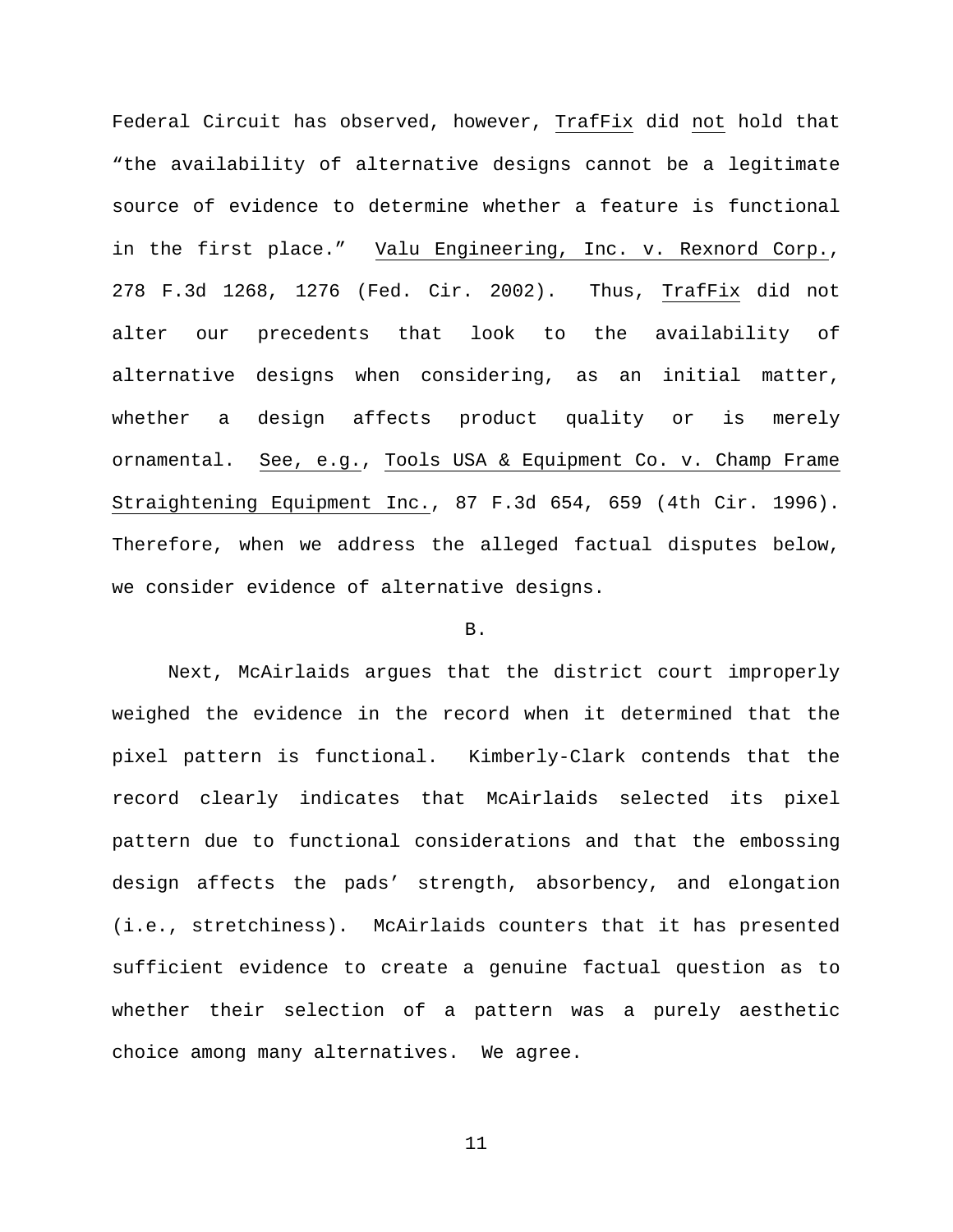When assessing a design element's functionality, courts often look at (1) the existence of utility patents, (2) advertising focusing on the utilitarian advantages of a design, (3) the availability of "functionally equivalent designs," and (4) the effect of the design on manufacturing. Valu Engineering, 278 F.3d at 1274 (citing In re Morton-Norwich Prods., Inc., 671 F.2d 1332, 1340–41 (C.C.P.A. 1982)). We thus review the evidence relating to these factors, taken in the light most favorable to McAirlaids, as the nonmoving party, noting at the outset that the PTO already determined that McAirlaids's embossing pattern is not functional by registering it as trade dress. $2 \text{ J.A. } 32$  $2 \text{ J.A. } 32$ .

McAirlaids's fiber-fusion process and resulting material are patented; however, as we have pointed out, the patents do not extend to any specific embossing pattern or the shapes used therein. See J.A. 365–78, J.A. 496–500. Patents for other nonwoven products specify that dot-shaped patterns are preferred for embossed bonding, but such patents also indicate that many designs can also be used. E.g., J.A. 212.

 $\overline{a}$ 

<span id="page-11-0"></span> $2$  This case is not an anomaly--the PTO regularly registers embossing patterns on nonwoven products as ornamental, nonfunctional trade dress. E.g., U.S. Trademark Registration<br>No. 1,968,976, J.A. 568; U.S. Trademark Registration No. No. 1,968,976, J.A. 568; U.S. Trademark Registration No. 1,924,873, J.A. 576; U.S. Trademark Registration No. 2,988,862, J.A. 588.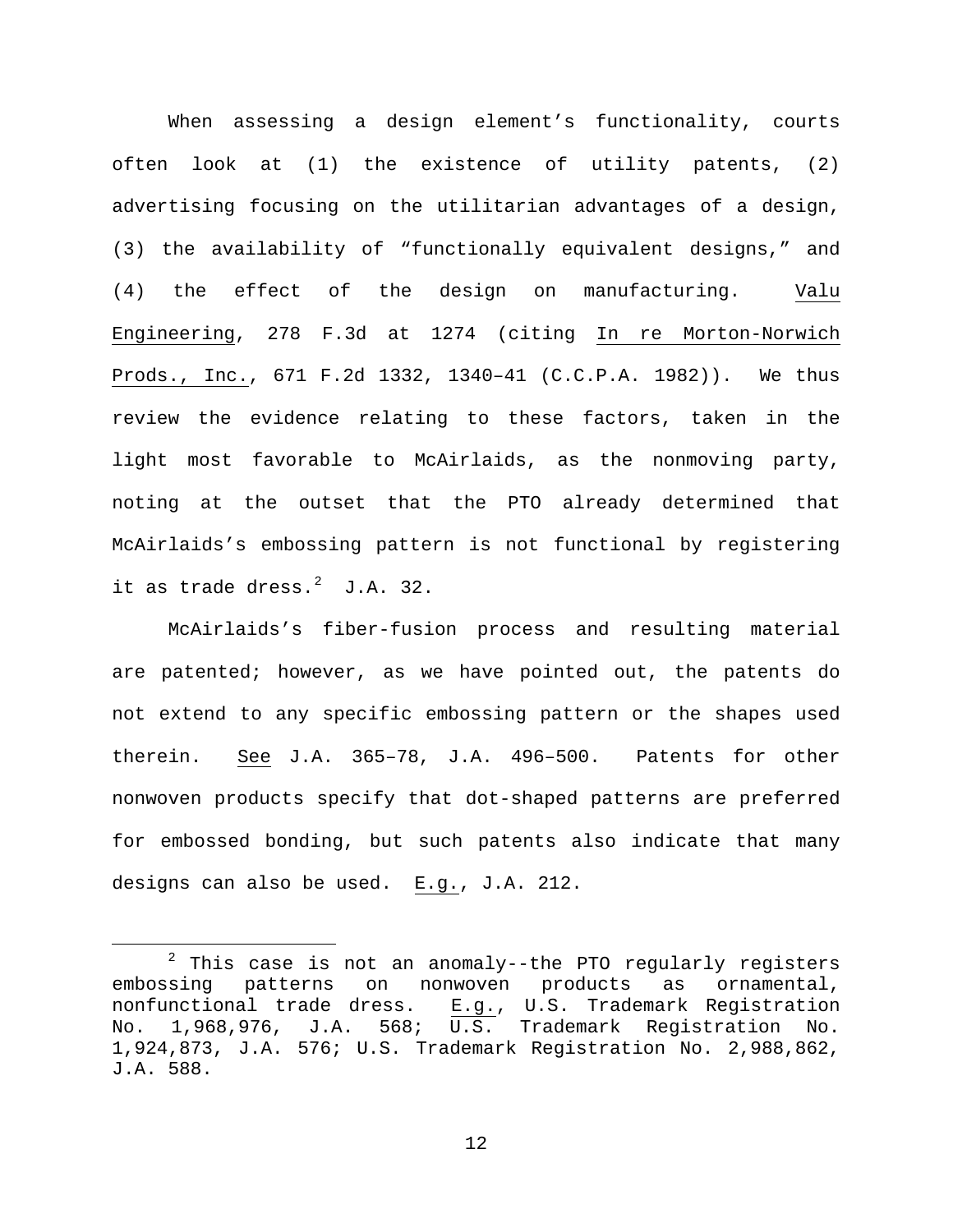McAirlaids officials, including the engineer who selected the company's pixel pattern, have stated under oath that the pattern was chosen "[b]ecause it looked nice" and "[w]e liked it." J.A. 320. Yet the company has arguably touted the pattern's functional attributes. In one marketing presentation, McAirlaids described its pads' "unique bonding pattern" as increasing absorbency, J.A. 184, and images of McAirlaids's pixel pattern appeared on an advertisement referring to "German engineering," J.A. 208.

McAirlaids executives and both parties' experts testified that the company could have used many shapes for the highpressure areas that fuse the fibrous layers together: squares, triangles, wavy or straight lines, hearts, flowers, and so on. J.A. 351–52, 1427, 1478–80, 1666–68. In fact, McAirlaids formerly produced airlaid imprinted with an embossing design of intersecting diagonal lines, known as the "Harschur" pattern. J.A. 252. During the three-year period when it produced airlaid with both the pixel and the Harschur patterns, McAirlaids conducted quality control tests on each type of absorbent pad, measuring their weight, thickness, tensile strength, and elongation. The pads' performance tests for three measures--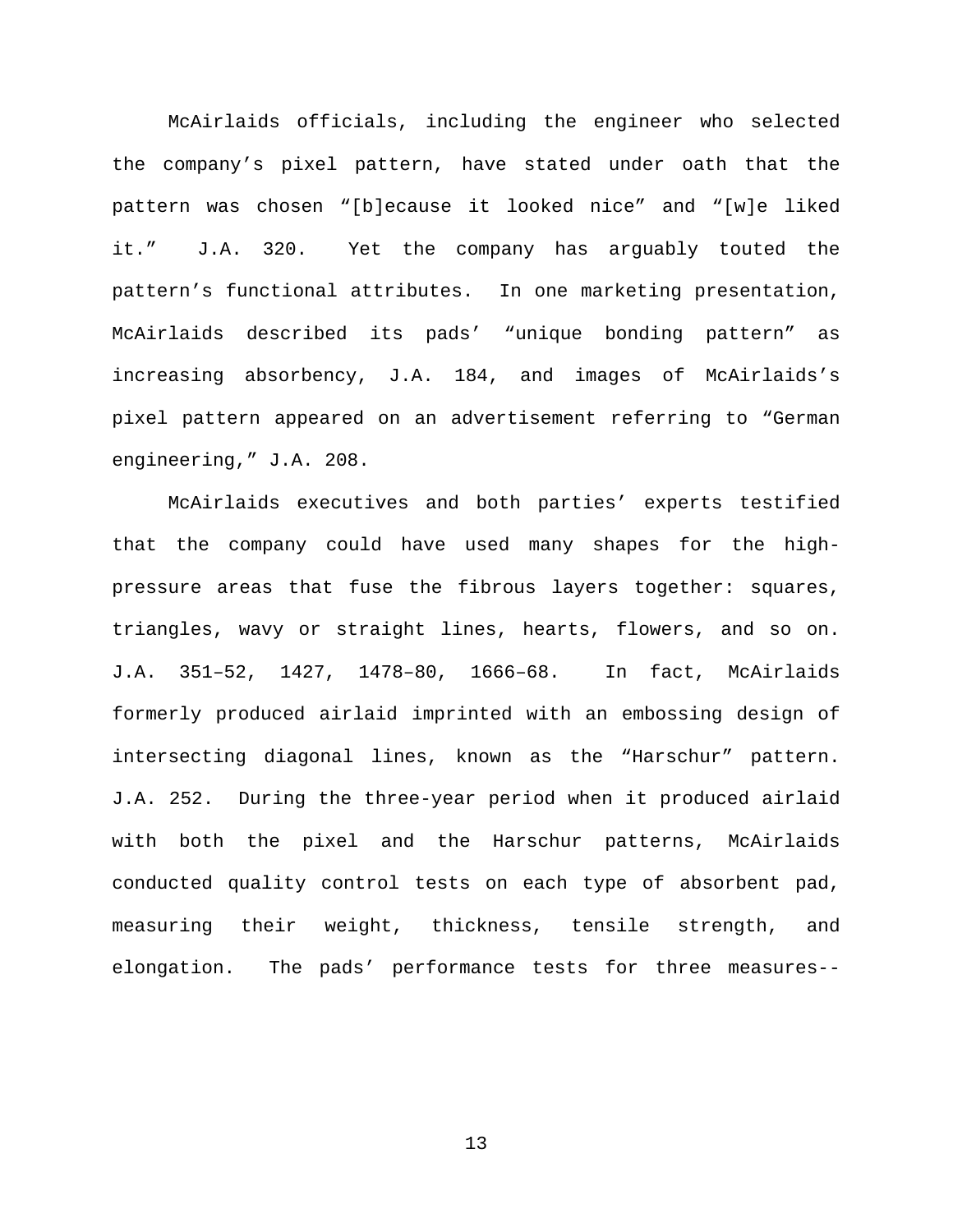weight, thickness, and tensile strength--were nearly identical. $^3$  $^3$ Although the elongation figures varied, both measurements were within the normal range for absorbent pads. $4$ 

Despite the wide variety of available shapes and patterns, the parties agree that any embossing design would be "[s]ubject to the suitable matching of cellulose fiber length, compression elements spacing, and sufficient compression forces to cause []fiber fusion." J.A. 507; see also J.A. 792, Appellee's Br. at 29. In other words, an embossing design must meet general size and spacing specifications to successfully bond the layers of fluff pulp. J.A. 1373–76.

In light of the foregoing, we determine that McAirlaids has presented sufficient evidence to raise a genuine issue of material fact regarding the functionality of its pixel pattern. In this particular case, deciding whether McAirlaids's embossing

 $\overline{a}$ 

<span id="page-13-0"></span> $3$  There was a one percent difference in the tensile strength of the two patterns. The parties agree that this difference is not statistically significant. J.A. 1466-68; 1559; 1669–71.

<span id="page-13-1"></span><sup>4</sup> Kimberly-Clark also presented evidence from tests conducted on their own absorbent products, which are made using a similar fiber-bonding process. However, the scientific validity of these tests is disputed for two reasons. First, the tests were conducted on a single day by a student intern without supervision. J.A. 1745–51. Second, the products tested may have come from different foreign manufacturing facilities, so there is no proof that the products were identical but-for their embossing patterns. J.A. 814–15, 1754, 1767. Even Kimberly-Clark's expert agreed that the samples used "were not rigorously prepared for testing." J.A. 1701.